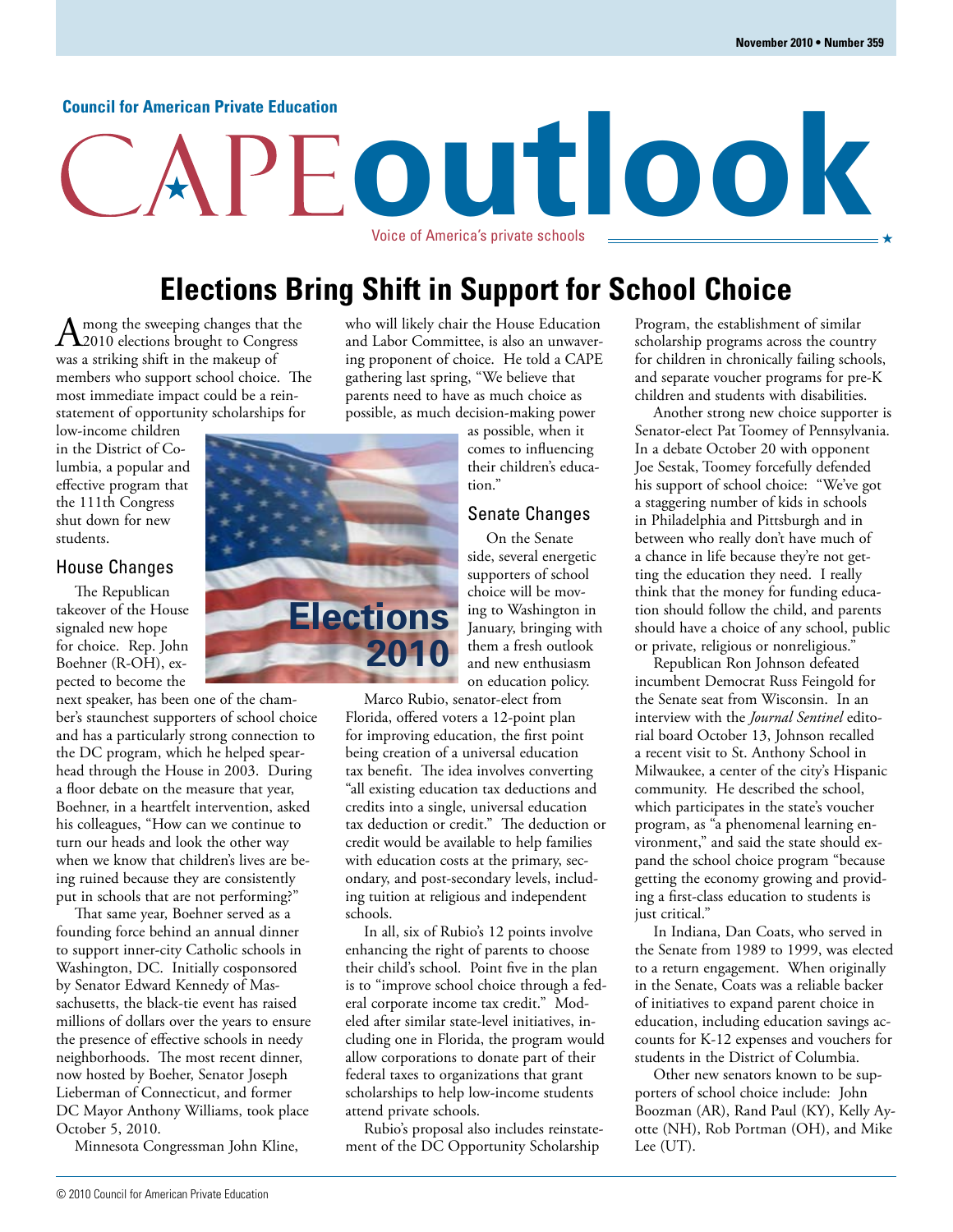## CAPE

**CAPE** member organizations: Agudath Israel of America

American Montessori Society

Association Montessori International–USA

Association of Christian Schools International

Association of Christian Teachers and Schools

Association of Waldorf Schools of N.A.

Christian Schools International

Evangelical Lutheran Church in America

Friends Council on Education Lutheran Church–Missouri Synod

National Association of

Episcopal Schools National Association of

Independent Schools National Catholic

Educational Association

National Christian School Association

Oral Roberts University Educational Fellowship

Seventh-day Adventist Board of Education

United States Conference of Catholic Bishops

Wisconsin Evangelical Lutheran Synod Schools

33 Affiliated State Organizations

a coalition of national associations serving private schools K-12 Executive Director: Joe McTighe

**Outlook is published monthly (September to June) by CAPE. An annual subscription is \$35. ISSN 0271-1451**

13017 Wisteria Drive #457 Germantown, MD 20874 (tel) 301-916-8460 (fax) 301-916-8485 (email) cape@capenet.org

#### **www.capenet.org**

★ ★ ★

#### **Many Students See School Violence as "Big Problem"**

One-third of U.S. high school students report that "physical violence is a big problem" at their school, according to one of the largest private studies ever on student attitudes and conduct. The results vary significantly by type of school, with 39 percent of public school students saying such violence (defined as fighting, bullying, and intimidation) is a huge issue, compared to only 8 percent of students in religious schools and 6 percent in other private schools (see table).

true, it certainly is not so today," Josephson said. "Insults, name calling, relentless teasing, and malicious gossip often inflict deep and enduring pain," he added.

#### USDE Guidance

The same day the survey was released, the Department of Education's Office of Civil Rights (OCR) issued guidance designed to combat bullying in schools. The guidance clarifies the

#### **Percentage of Students Who Agree with the Following Statements**

| <b>Survey Statement</b>                                                                                       | Public | Religious<br>Private | Other<br>Private |
|---------------------------------------------------------------------------------------------------------------|--------|----------------------|------------------|
| Physical violence is a big problem at my school.                                                              | 39%    | 8%                   | 6%               |
| I feel very safe when I am at school.                                                                         | 73%    | 93%                  | 94%              |
| I took a weapon to school at least once in the past 12 months.                                                | 10%    | 5%                   | 5%               |
| I have been under the influence of illegal drugs or alcohol at<br>school at least once in the past 12 months. | 17%    | 8%                   | 6%               |

A related question found that 27 percent of public school students, 7 percent of religious school students, and 6 percent of other private school students do not "feel very safe" when they are at school.

#### Weapons, Drugs, Alcohol

The new study, released October 26 by the Josephson Institute of Ethics, also found that twice as many public school students as private school students (10 percent vs. 5 percent) said they had taken a weapon to school at least once in the past year. Adding drugs and alcohol to the dangerous mix, 17 percent of students in public schools, 8 percent of students in religious schools, and 6 percent of students in other private schools said they had been "under the influence of illegal drugs or alcohol at school at least once in the past 12 months." Over 43,000 students took part in the survey.

"The combination of bullying, a penchant toward violence when one is angry, the availability of weapons, and the possibility of intoxication at school increases significantly the likelihood of retaliatory violence," said Michael Josephson, founder and president of the institute, a nonprofit group based in Los Angeles.

Fifty percent of high school students admitted that they had "bullied, teased, or taunted someone" in the past year, and 47 percent said they had been bullied, teased, or taunted.

"If the saying, 'sticks and stones will break my bones but names will never harm me' was ever

circumstances under which several federal civil rights laws apply to acts of student harassment. The antidiscrimination laws enforced by OCR govern schools that are recipients of federal financial assistance.

"We've got to dispel the myth that bullying is just a normal rite of passage, or an inevitable part of growing up. It's not," said President Obama. "We have an obligation to ensure that our schools are safe for all of our kids. Every single young person deserves the opportunity to learn and grow and achieve their potential, without having to worry about the constant threat of harassment."

"Bullying is a problem that shouldn't exist. No one should ever feel harassed or unsafe in a school simply because they act or think or dress differently than others," said U.S. Secretary of Education Arne Duncan. "To every student who feels threatened or harassed—for whatever reason—please know that you are not alone. Please know that there are people who love you. And please know that we will protect you," Duncan continued.

The White House also announced plans to host a conference in early 2011 to raise awareness about bullying and harassment and to discuss ways in which students, parents, teachers, and community leaders can address the issue.

The Josephson Institute's study "The Ethics of American Youth: 2010" is available online at [<http://charactercounts.org/programs/report](http://charactercounts.org/programs/reportcard/2010/index.html)card/2010/index.html>.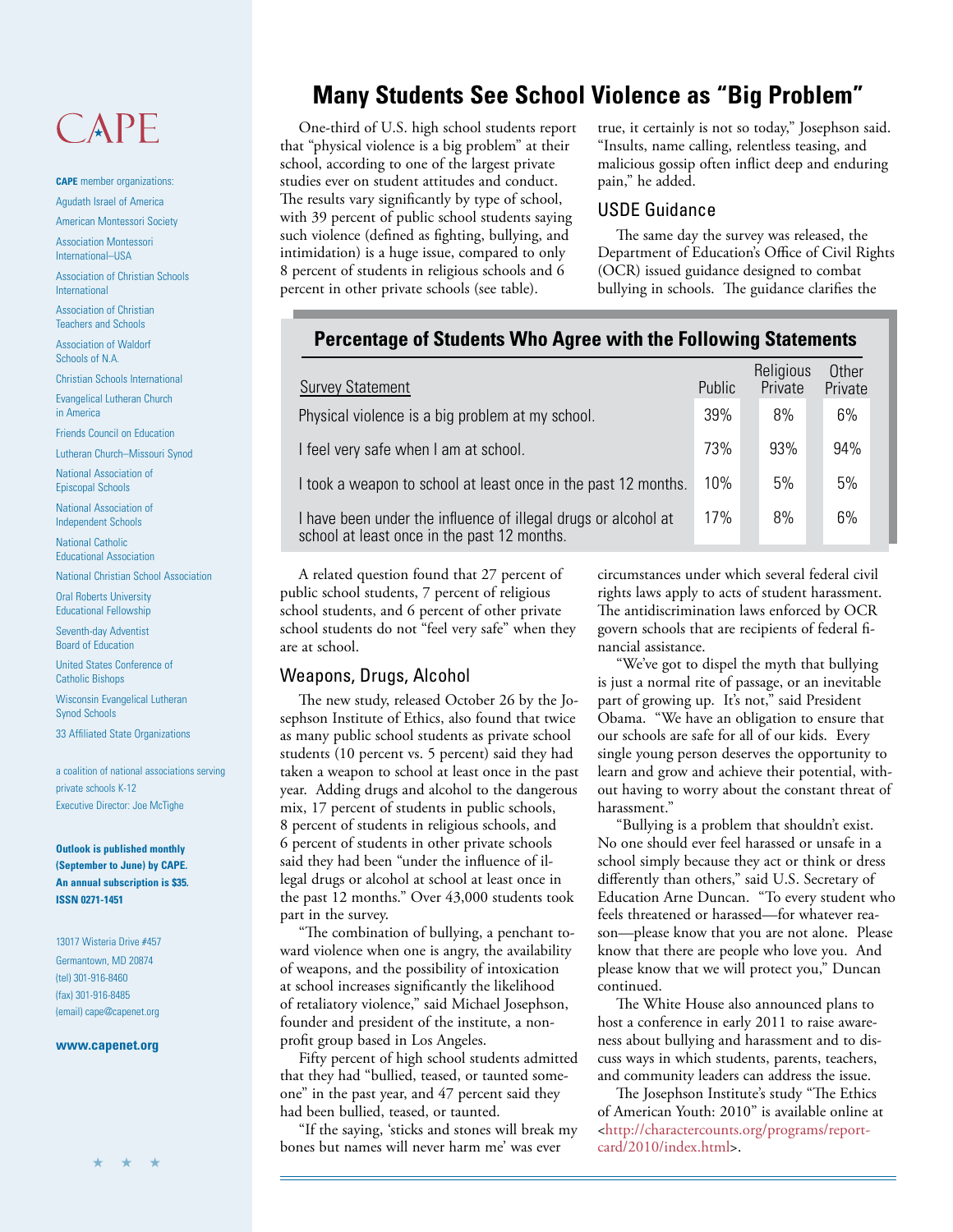#### **High Court Hears Arguments in Arizona Choice Case**

THE SOUTH AND THE

The U.S. Supreme Court heard oral arguments November 3 in two cases relating to the constitutionality of a program in Arizona that provides state residents with tax credits for

contributions they make to school tuition organizations (STOs), nonprofit entities that grant scholarships to help children attend religious or independent schools. The ruling, expected sometime next year, could affect similar programs in other states.

The court's deliberations during the one-hour session took two tracks: one dealing with standing and the other with substance.

Several justices focused on whether the parties bringing the case were legally allowed to do so. In defense of the program, Neal K. Katyal, acting solicitor general at the U.S.

Department of Justice, argued on behalf of the United States that the taxpayers challenging the program did not have standing, in part because "not a cent" of their money "goes to fund religion." He was quickly interrupted by Justice Sotomayor, who said the challengers were arguing that the money going to the STOs is actually the state's money that taxpayers are then allowed, by the state's "largesse," to redirect. The discussion turned to distinctions among direct govern-

ment outlays, tax credits, and tax deductions.

Later in the session the question arose as to whether STOs were independent agencies or intermediaries of the state. The state's role in regulating STOs and preventing them from violating public policy was also discussed.

Well into the allotted hour, the discussion returned to what seemed to be a pivotal issue, namely, whether money that the state does not collect in taxes is actually the government's money. Justice Kennedy didn't think it was. He offered the analogy of a restaurant giving a senior citizen

a 10 percent discount, adding, "I think it would be rather offensive for the cashier to say, 'and be careful how you spend my money.'"

A transcript of the argument is available at [<http://www.supremecourt.gov/oral\\_arguments/](http://www.supremecourt.gov/oral_arguments/argument_transcripts/09-987.pdf) argument\_transcripts/09-987.pdf>.

#### **In Memory of Joyce G. McCray, 1932-2010**

**Arizona** 

**School** 

**Choice**

**Case**

Joyce G. McCray, 78, who served as CAPE's executive director from 1989 to 1996 and became one of the private school community's most recognized and respected leaders, died November 1 in Falmouth, ME.

McCray guided CAPE's course during the terms of two presidents (Bush and Clinton) and three secretaries of education (Lauro Cavazos, Lamar Alexander, and Richard Riley), dealing with a complex range of public policy issues such as educational choice, student safety, and the reauthorization of the *Elementary and Secondary Education Act*. During her tenure, the CAPE board issued a breakthrough paper calling for "national and state legislation

which will provide all parents the opportunity to exercise fully their right to choose their child's school—religious, private, or public."

Before joining CAPE, McCray served for 12 years as principal of Friends Seminary in New York. She received a B.A. from Wellesley College and an M.A. from Yale University.

Characteristically jovial, gregarious, and warmhearted, McCray was known for having a remarkably extensive maze of friends in education—a pre-Internet social network built on phone calls, gatherings, and faceto-face conversations. Humor, insight, enthusiasm, and fondness for the company of others were just a few of her many endearing traits.

She is survived by three children, Jennifer, Wilson, and Susan, and by several grandchildren.

A memorial service will be held November 12 from 4:00 to 5:30 PM in the Meetinghouse at Friends Seminary, 222 East 16th St., NY, NY.

#### **Choice Governors**

★ ★ ★

The 2010 elections advanced school choice in several states. Here's a rundown of some notable choice supporters who will soon be sworn in as new governors.

Florida: Rick Scott "believes in school choice, including vouchers and charter schools." (CS)

Georgia: Nathan Deal wants to explore "new models of delivering education, such as the utilization of vouchers." (CS)

Kansas: Current U.S. Senator and soon-to-be Governor Sam Brownback is a strong supporter of the DC voucher initiative. In 2009 on the Senate floor he said of the program, "I would like to see it expanded so more students could take advantage of it."

Maine: Paul LePage wants to "work for a voucher system that allows students and their parents to pick the school that works best for them." (CS)

Nevada: Brian Sandoval will "support school choice, which would allow students to attend another public school or a private school." (CS)

New Mexico: Susana Martinez supports scholarship tax credits.

Ohio: John Kasich believes the state's limited voucher program should be expanded.

Oklahoma: Current Congresswoman and Governor-elect Mary Fallin cosponsored HR 2072, the School Choice for Foster Kids Act in the 111th Congress.

Pennsylvania: Tom Corbett wants to grow the state's Educational Improvement Tax Credit program, and also supports opportunity scholarships.

South Carolina: Nikki Haley "has been a strong advocate of private school tax credits and scholarships." (Associated Press 8/19/10)

Wisconsin: Scott Walker says, "Parents should have control over their child's education, not the government….I will remove the enrollment and eligibility caps on school choice." (CS)

[CS=campaign Web site]

★ ★ ★